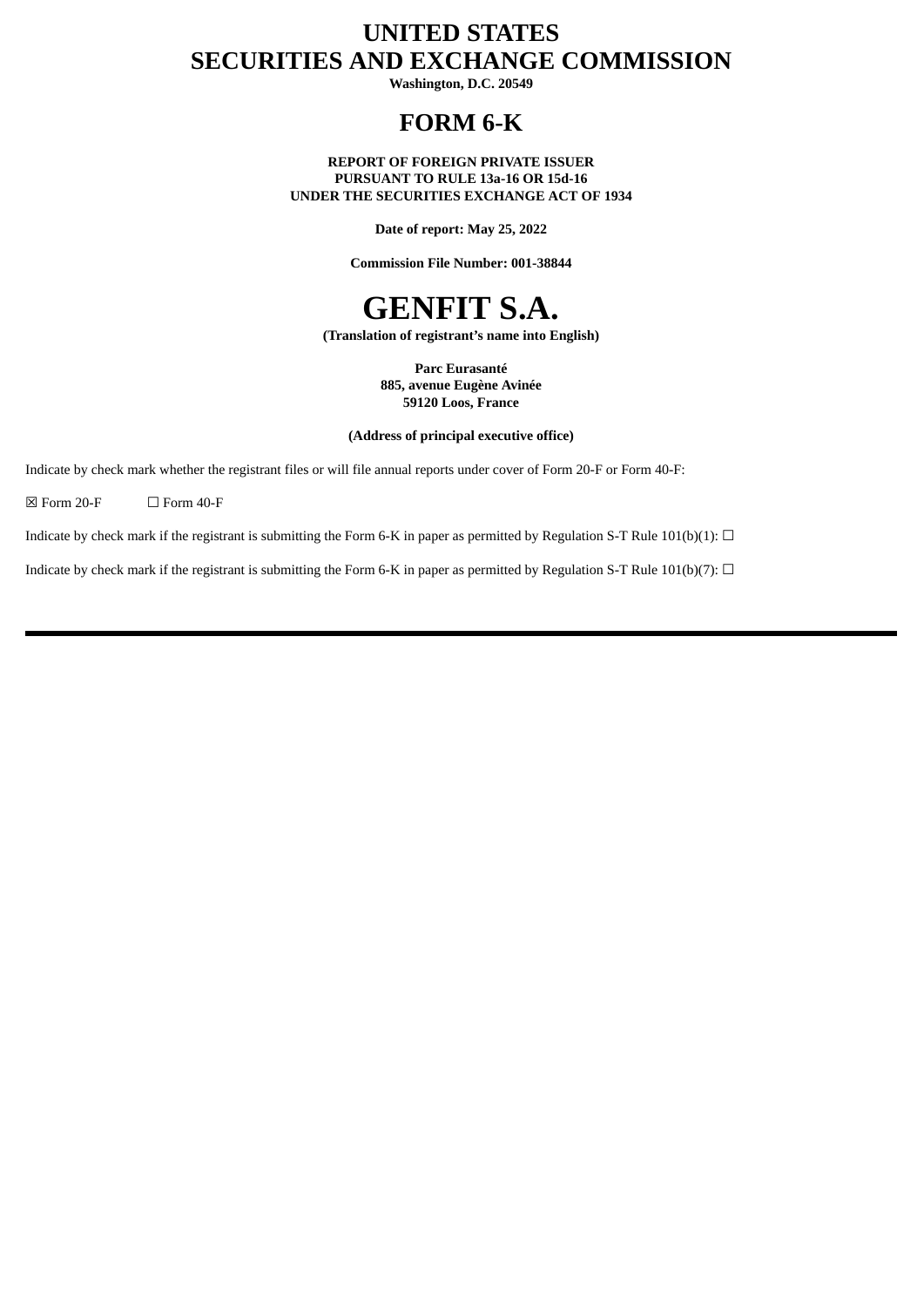**Exhibit Description** [99.1](#page-3-0) Press [Release](#page-3-0) dated May 25, 2022.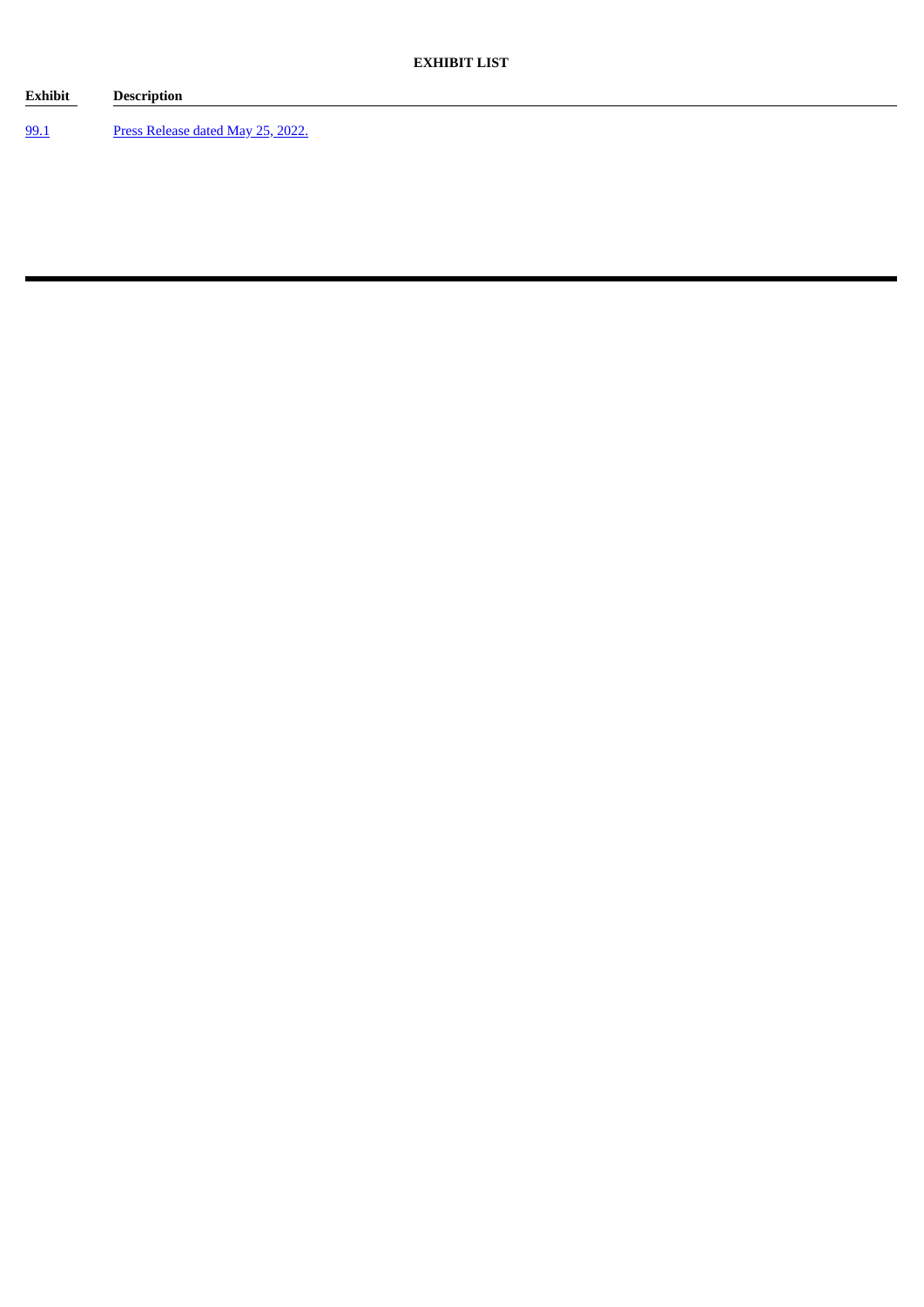## **SIGNATURES**

Pursuant to the requirements of the Securities Exchange Act of 1934, the registrant has duly caused this report to be signed on its behalf by the undersigned, thereunto duly authorized.

## **GENFIT S.A.**

Date: May 25, 2022 By: /s/ Pascal PRIGENT

Name: Pascal PRIGENT Title: Chief Executive Officer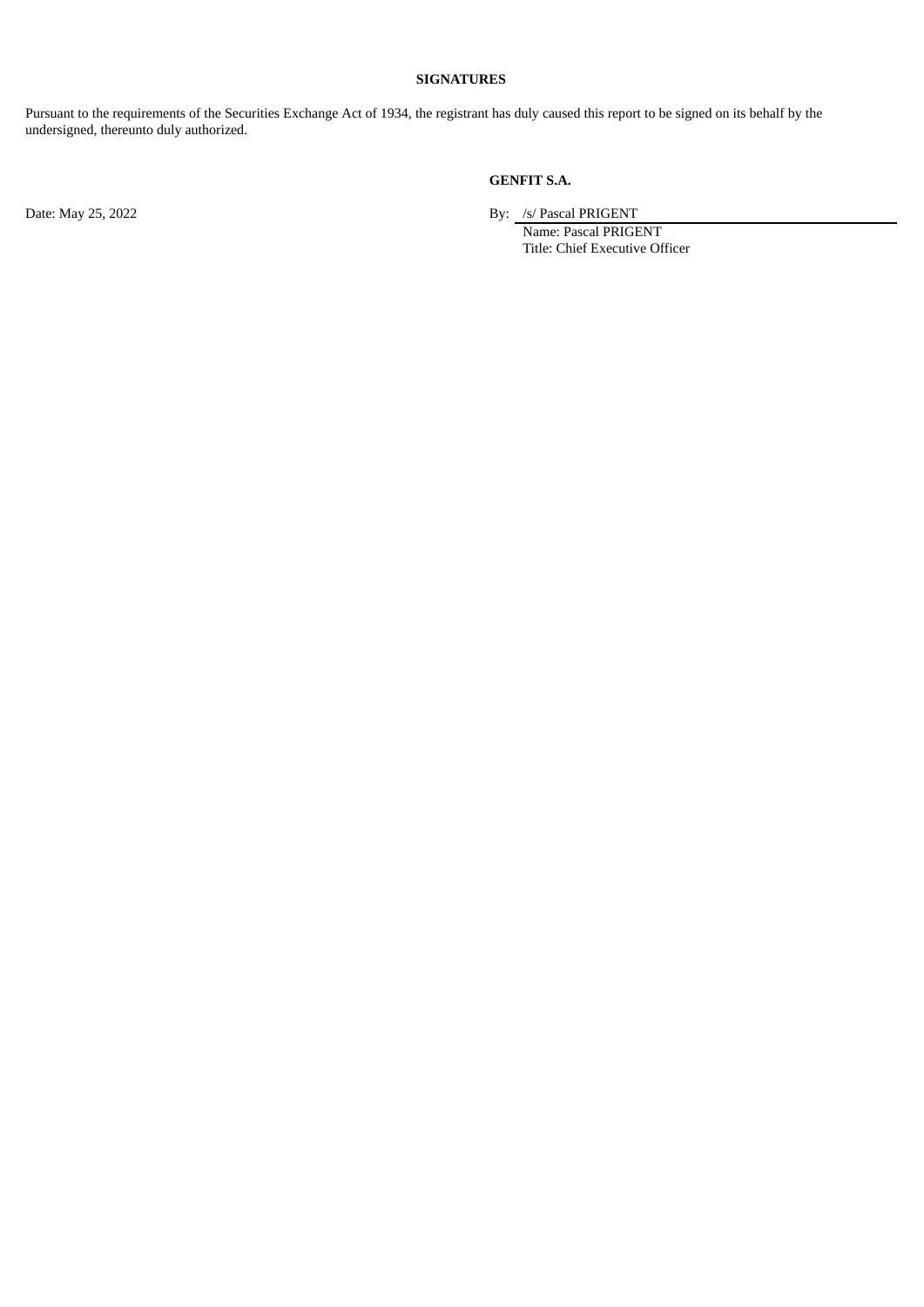<span id="page-3-0"></span>

# **GENFIT: May 25, 2022 Combined Shareholders Meeting results**

Quorum of 25.16% on first convening; allowing approval of all the resolutions submitted by the Board of Directors

**Lille, France; Cambridge, MA; May 25, 2022** - **GENFIT (Nasdaq and Euronext: GNFT)**, a late-stage biopharmaceutical company dedicated to improving the lives of patients with severe chronic liver diseases, today announced the results of the Combined Shareholders Meeting which took place on May 25, 2022. The quorum on first convening amounted to 25.16% and shareholders approved all of the resolutions submitted by the Board of Directors.

Jean-François Mouney, Chairman of GENFIT's Board of Directors, commented: "I would like to thank all of our shareholders who participated in this Combined Shareholders Meeting. Your support will allow us to accelerate our pace of development in therapeutic areas with a high potential and in which we have positioned ourselves. I would also like to take this opportunitiy to welcome Steven Hildemann, Executive Vice President and Chief Medical Officer at Ipsen to the Board of Directors. This appointment is in keeping with the long-term strategic partnership agreement signed with Ipsen at the end of 2021. Steven's experience and expertise in the pharmaceutical industry will be a valuable asset for GENFIT as they will complement those of the board's current *members."*

Dr. Steven Hildemann, MD., PhD, has been serving as Executive Vice President, Chief Medical Officer, Head of Global Medical Affairs and Pharmacovigilance at Ipsen since March 1, 2020. With over 20 years of service in the pharmaceutical industry and 10 years as a physician-scientist in academic medicine, he has been leading, since his appointment in this role, Ipsen activities related to global medical affairs, pharmacovigilance, and patient relations. As a member of the Executive Leadership team, he actively contributes to the overall management and strategic leadership of Ipsen.

The voting results, resolution by resolution, are available in the Investors & Media section of the Company's website (https://ir.genfit.com/financialinformation/shareholders-meeting).

### **ABOUT GENFIT**

GENFIT is a late-stage biopharmaceutical company dedicated to improving the lives of patients with severe chronic liver diseases characterized by high unmet medical needs. GENFIT is a pioneer in liver disease research and development with a rich history and strong scientific heritage spanning more than two decades. Thanks to its expertise in bringing early-stage assets with high potential to late development and pre-commercialization stages, today GENFIT boasts a growing and diversified pipeline of innovative therapeutic and diagnostic solutions.

GENFIT | 885 Avenue Eugène Avinée, 59120 Loos - FRANCE | +333 2016 4000 | www.genfit.com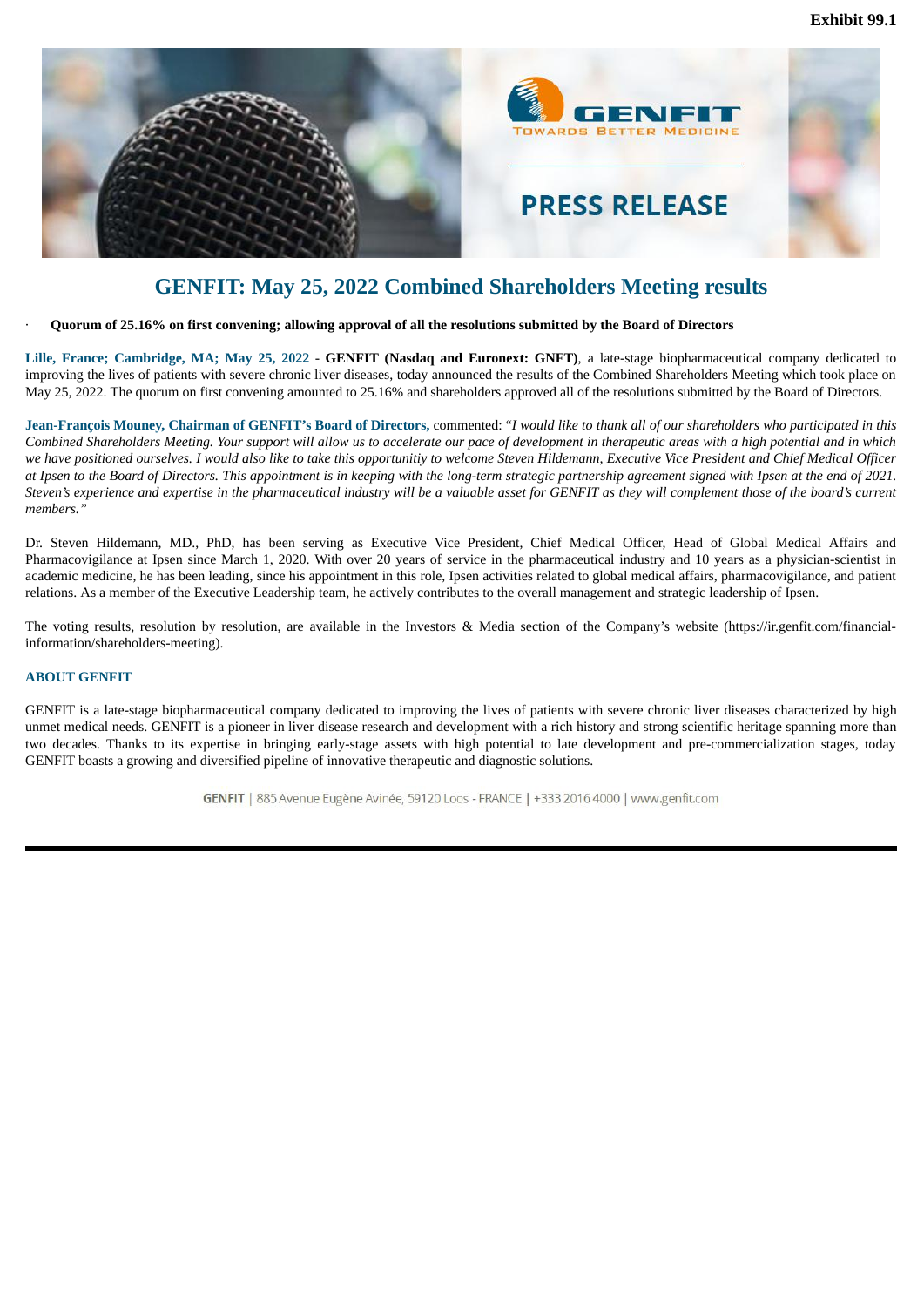

Its R&D is focused on three franchises: cholestatic diseases, Acute on Chronic Liver Failure (ACLF) and NASH diagnostics. In its cholestatic diseases franchise, ELATIVE™, a Phase 3 global trial evaluating elafibranor1 in patients with Primary Biliary Cholangitis (PBC) is well underway following a successful Phase 2 clinical trial. Topline data is expected to be announced in the second quarter 2023. In 2021, GENFIT signed an exclusive licensing agreement with IPSEN to develop, manufacture and commercialize elafibranor in PBC and other indications. 2 GENFIT is also developing GNS5611 in cholangiocarcinoma following the acquisition of exclusive rights in this indication from Genoscience Pharma in 20213. In ACLF, a Phase 1 clinical program with nitazoxanide has been initiated with data expected as early as the third quarter 2022. As part of its diagnostic solutions franchise, the Company entered into an agreement with Labcorp in 2021 to commercialize NASHnext®, powered by GENFIT's proprietary diagnostic technology NIS4® in identifying at-risk NASH.

GENFIT has facilities in Lille and Paris, France, and Cambridge, MA, USA. GENFIT is a publicly traded company listed on the Nasdaq Global Select Market and on compartment B of Euronext's regulated market in Paris (Nasdaq and Euronext: GNFT). In 2021, IPSEN became one of GENFIT's largest shareholders and holds 8% of the company's share capital. www.genfit.com

## **FORWARD LOOKING STATEMENTS**

This press release contains certain forward-looking statements with respect to GENFIT, including those within the meaning of the Private Securities Litigation Reform Act of 1995 in relation to our expected timeline for data readouts including for topline data results for ELATIVE™. The use of certain words, including "consider", "contemplate", "think", "aim", "expect", "understand", "should", "aspire", "estimate", "believe", "wish", "may", "could", "allow", "seek", "encourage" or "have confidence" or (as the case may be) the negative forms of such terms or any other variant of such terms or other terms similar to them in meaning is intended to identify forward-looking statements. Although the Company believes its projections are based on reasonable expectations and assumptions of the Company's management, these forward-looking statements are subject to numerous known and unknown risks and uncertainties, which could cause actual results to differ materially from those expressed in, or implied or projected by, the forward-looking statements. These risks and uncertainties include, among other things, the uncertainties inherent in research and development, including in relation to safety, biomarkers, progression of, and results from, its ongoing and planned clinical trials, review and approvals by regulatory authorities of its drug and diagnostic candidates, exchange rate fluctuations and the Company's continued ability to raise capital to fund its development, as well as those risks and uncertainties discussed or identified in the Company's public filings with the AMF, including those listed in Chapter 2 "Main Risks and Uncertainties" of the Company's 2021 Universal Registration Document filed with the AMF on 29 April 2022 under n° D.22-0400, which is available on the Company's website (www.genfit.com) and on the website of the AMF (www.amf-france.org) and public filings and reports filed with the U.S. Securities and Exchange Commission ("SEC") including the Company's 2021 Annual Report on Form 20-F filed with the SEC on April 29, 2022. In addition, even if the Company's results, performance, financial condition and liquidity, and the development of the industry in which it operates are consistent with such forward-looking statements, they may not be predictive of results or developments in future periods. These forward-looking statements speak only as of the date of publication of this document. Other than as required by applicable law, the Company does not undertake any obligation to update or revise any forward-looking information or statements, whether as a result of new information, future events or otherwise.

 $1$  Elafibranor and GNS561 are investigational compounds that have not been reviewed nor been approved by a regulatory authority

<sup>&</sup>lt;sup>2</sup> With the exception of China, Hong Kong, Taiwan, and Macau where Terns Pharmaceuticals holds the exclusive license to develop and commercialize elafibranor

<sup>&</sup>lt;sup>3</sup> Agreement includes commercialization and development in the United States, Canada and Europe, including the United Kingdom and Switzerland

GENFIT | 885 Avenue Eugène Avinée, 59120 Loos - FRANCE | +333 2016 4000 | www.genfit.com